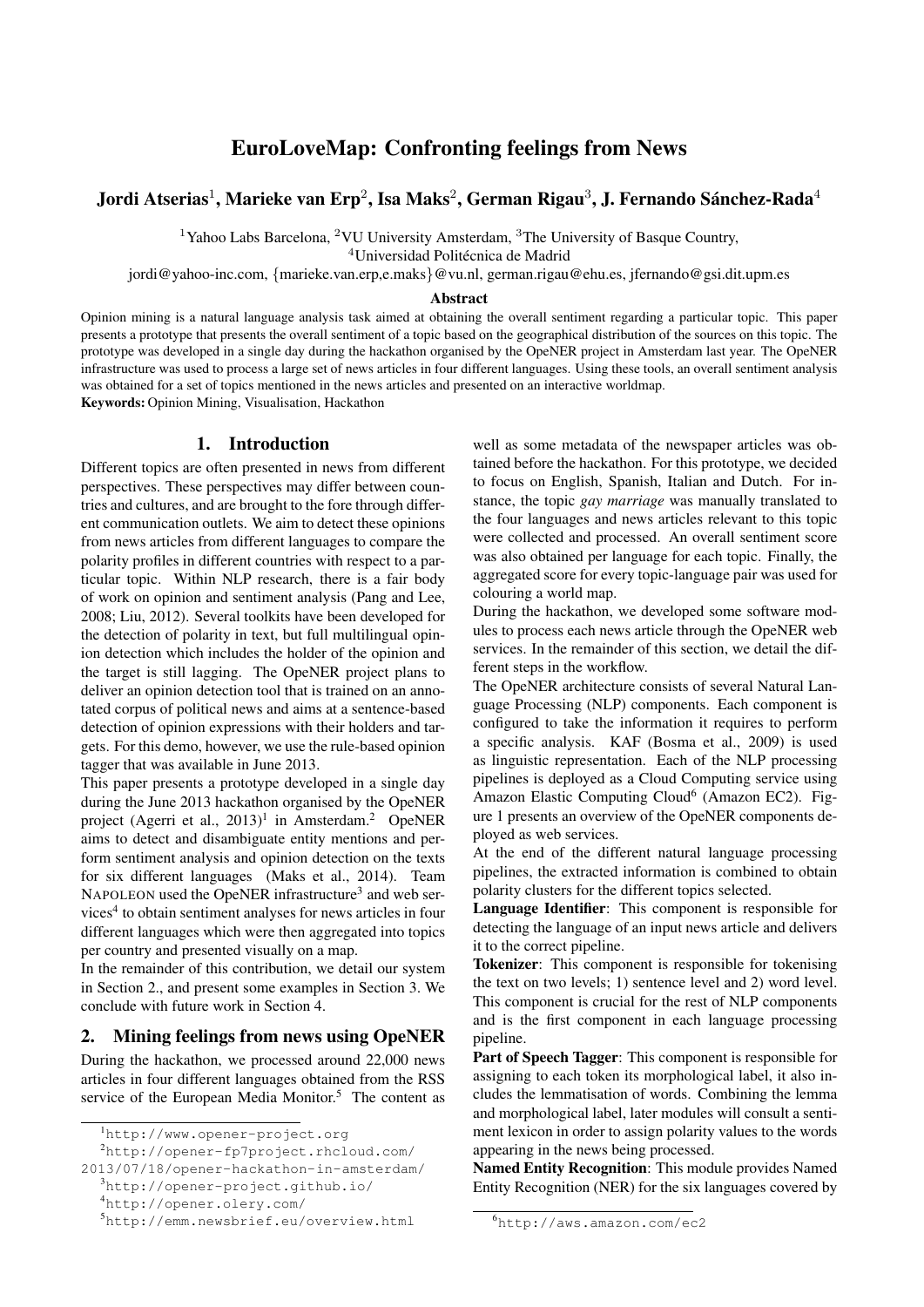

Figure 1: Overview of the components of the OpeNER pipeline

OpeNER and tries to recognize four types of named entities: persons, locations, organisations and names of miscellaneous entities that do not belong to the previous three groups.

Named Entity Linking: Once the named entities are recognised they can be identified or disambiguated with respect to an existing catalogue. This is required because the "surface form" of a Named Entity can actually refer to several different things in the world. Wikipedia has become the de facto standard as named entity catalogue. In OpeNER the NED component is based on the DBpedia Spotlight<sup>7</sup> which uses the DBpedia<sup>8</sup> as the resource for disambiguation entities.

Sentiment Analysis: The Opinion tagger we used is a rule and dictionary based tagger. It detects positive and negative polarity words (such as 'nice' and 'awful'), as well as intensifiers or weakeners (such as 'very' and 'hardly') and polarity shifters (such as 'not'). In addition, the module includes some simple rules that detect the holders and targets of the opinions related to the positive and negative polarity words.

Finally, the processed news in KAF format are stored and indexed using Solr<sup>9</sup> to easily query and retrieve the news articles about a selected topic. A web service was deployed to obtain json results grouping the scores detected by topic and language. The json results are then presented to the user in a world map.

### 3. Topics on EuroLoveMap

In order to test the prototype we manually selected a small number of topics in English, which were manually translated to Spanish, Italian and Dutch.<sup>10</sup> Table 1 presents the English topics and the corresponding translations in Spanish, Italian and Dutch used in the prototype $11$ .

Figure 2 presents a screenshot of the EuroLoveMap demo showing the extracted opinions on "gay marriage".

#### 4. Future Work

As this is only a very first prototype built in a few hours during the previous OpeNER hackathon, there are several different avenues of research as well as engineering issues that spring from it.

To make the prototype more informative and useful for users interested in analysing trending opitions, possible extension to the prototype could be a trend line or the option to look at different snapshots of the EuroLoveMap. This could provide insights into how the opinions on the different topics evolve in different countries.

For selecting the news sources, we currently use language identification, but one preferably uses the publisher information as there may be news sources aimed at expats in languages different from the country's main language. This would not only be more precise, but also give us access to a host of background information about these sources that can be mined in order to obtain more fine-grained information. Different publishers can for example be classified as more left or right leaning. Having this information enables us to present a more fine-grained analysis of the different perspectives within a country. Information about the publisher or authors of the articles could be further mined to create authority and trust profiles using PROV-O(Moreau et al., 2012). Being able to bring up the actual text of the mined articles would make the EuroLoveMap a useful tool to for example communication scientists or anthropologists.

For this prototype, we manually selected the topics and translated them. Ideally, a system picks up on trending topics, for example by plugging into the European Media Monitor or Twitter trends and detecting which topics would be interesting to analyse. To translate these topics automatically one could imagine using DBpedia or a similar resource.

As processing the articles via the NLP pipelines is a timeconsuming process, we are currently working with a static dump of processed articles. Research in for example the NewsReader<sup>12</sup> architecture is underway to optimise NLP pipelines further, but until then the most viable option for updating the demo would be with daily batches that are processed overnight.

<sup>7</sup>http://github.com/dbpedia-spotlight/

dbpedia-spotlight/wiki

<sup>8</sup>http://dbpedia.org

<sup>9</sup>https://lucene.apache.org/solr/

<sup>&</sup>lt;sup>10</sup>To scope the prototype, we decided to focus only on four out of the six project languages.

 $11$ The resulting demo can be found at http: //eurolovemap.herokuapp.com/.

<sup>12</sup>http://www.newsreader-project.eu